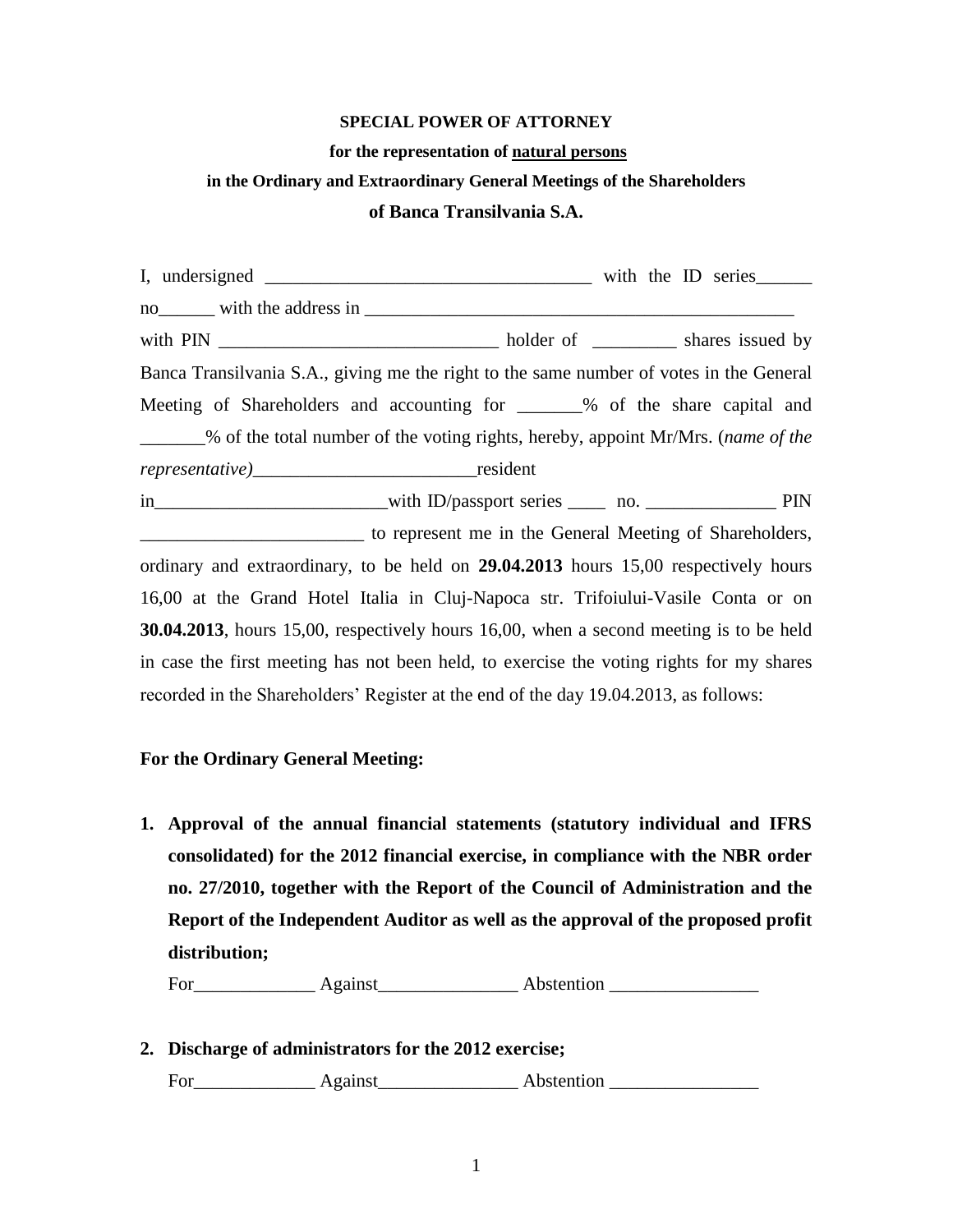**3. Approval of the Budget for expenditure and revenues and the investment plan for 2013 (business plan for 2013);** 

For\_\_\_\_\_\_\_\_\_\_\_\_\_ Against\_\_\_\_\_\_\_\_\_\_\_\_\_\_\_ Abstention \_\_\_\_\_\_\_\_\_\_\_\_\_\_\_\_

 **4. Setting the remuneration of administrators for the 2013 exercise, including the ceilings for additional remunerations granted to administrators and directors;**

For\_\_\_\_\_\_\_\_\_\_\_\_\_ Against\_\_\_\_\_\_\_\_\_\_\_\_\_\_\_ Abstention \_\_\_\_\_\_\_\_\_\_\_\_\_\_\_\_

**5. Extension of the services agreement signed with S.C. KPMG Audit S.R.L. to audit the bank's financial statements, prepared in accordance with the International Financial Reporting Standards, in compliance with NBR Order no.27/2012, including subsequent modifications, the mandate of the financial auditor being valid until 31.12.2013.**

For Against Abstention **Abstention** 

 **6. Approval of the date of May 20, 2013 as registration date (defined as the date to identify the shareholders who are to benefit from dividends and other rights under the GSM decisions).** 

For\_\_\_\_\_\_\_\_\_\_\_\_\_ Against\_\_\_\_\_\_\_\_\_\_\_\_\_\_\_ Abstention \_\_\_\_\_\_\_\_\_\_\_\_\_\_\_\_

**For the Extraordinary General Meeting**:

**1. Increase of the share capital with the amount of 303.393.911 lei by issuing 303.393.911 new shares, with a face value of 1 leu/share. The increase in the share capital will be carried out by using the following source:**

**a) capitalization of reserves from the net profit of the year 2012 in amount of 303.393.911 lei, by issuing a number of 303.393.911 shares, with a face value of 1 leu/share in the benefit of the shareholders registered with the Shareholding**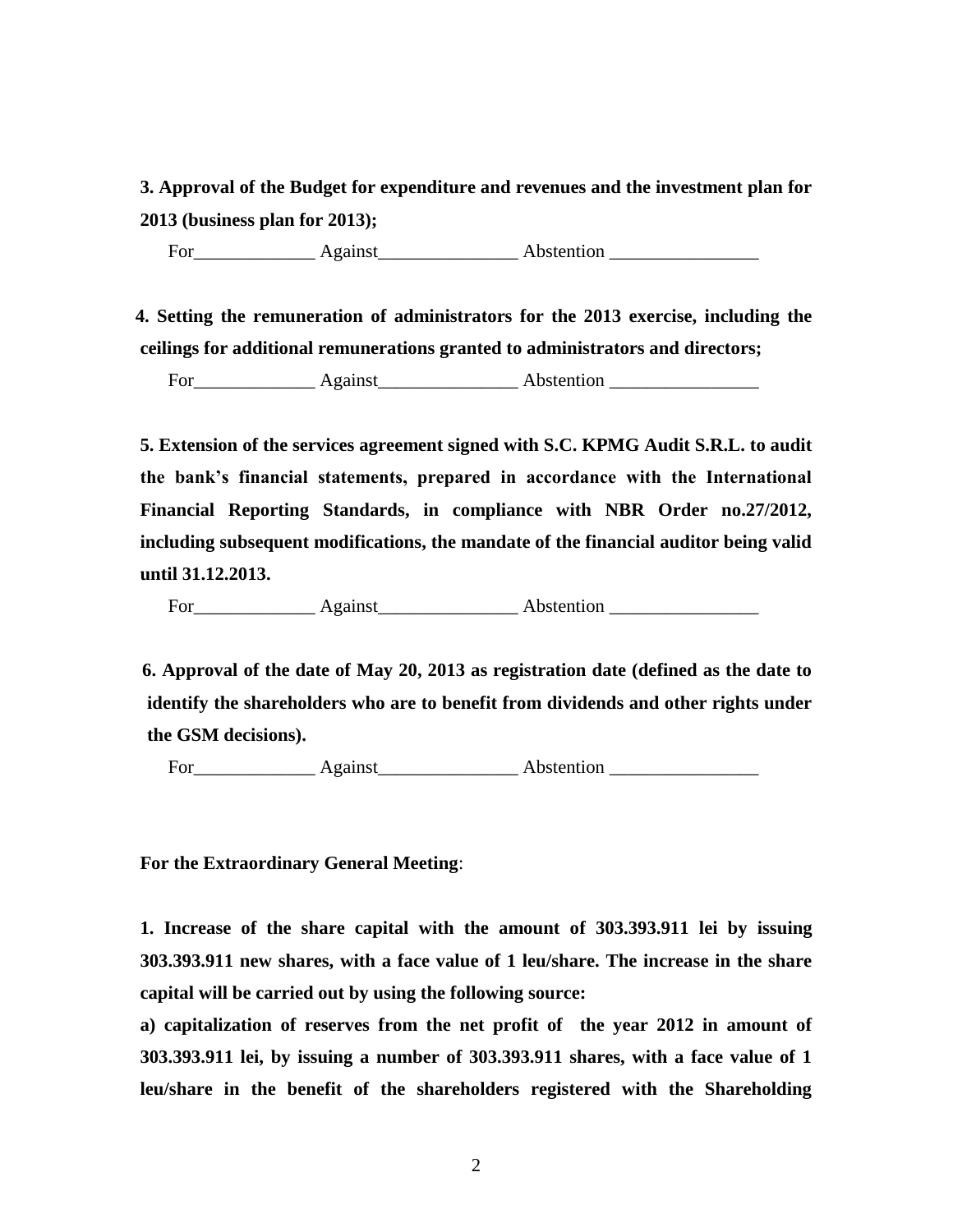**Register held by the Central Depository at the registration date that will be established by the GSM (proposed date May 20, 2013);** 

For\_\_\_\_\_\_\_\_\_\_\_\_\_ Against\_\_\_\_\_\_\_\_\_\_\_\_\_\_\_ Abstention \_\_\_\_\_\_\_\_\_\_\_\_\_\_\_\_

**2. Approval of the buyback by the bank of its own shares, in accordance with the applicable legal provisions, under the following terms and conditions: maximum 17.250.000 shares (0,90% of the total shares included in the share capital) with a face value of 1 leu/share at a minimum price equal to the market price on BVB at the moment of the buyback and a maximum price of 2 lei, for a period of maximum 18 months as of the publishing date of the EGM resolution in the Official Gazette of Romania, Part IV, with the purpose of implementing a remuneration program capable of ensuring the compliance with the long-term performance principle and a share retention program for a period of at least 3 years, and the granting of a mandate for the Board of Directors for the enforcement of this resolution.** 

For\_\_\_\_\_\_\_\_\_\_\_\_\_ Against\_\_\_\_\_\_\_\_\_\_\_\_\_\_\_ Abstention \_\_\_\_\_\_\_\_\_\_\_\_\_\_\_\_

**3**. **Approval of the date of May 20, 2013 as registration date (defined as the date to identify the shareholders who are to benefit from dividends and other rights under the GSM decisions).** 

For\_\_\_\_\_\_\_\_\_\_\_\_\_ Against\_\_\_\_\_\_\_\_\_\_\_\_\_\_\_ Abstention \_\_\_\_\_\_\_\_\_\_\_\_\_\_\_\_

I, undersigned, give my representative full power to vote on any issue regarding the mandate to the Council of Administration and individually to its members to carry out the decisions from above.

This power of attorney is valid only for the General Meeting of Shareholders, ordinary and extraordinary, to be held on April 29, 2013 hours 15,00 respectively hours 16,00 at the Grand Hotel Italia in Cluj-Napoca, Trifoiului – Vasile Conta Street or on April 30, 2013, hours 15,00, respectively hours 16,00, when a second meeting is to be held in case the first meeting has not been held, my representative having the obligation to vote according to the given instructions.